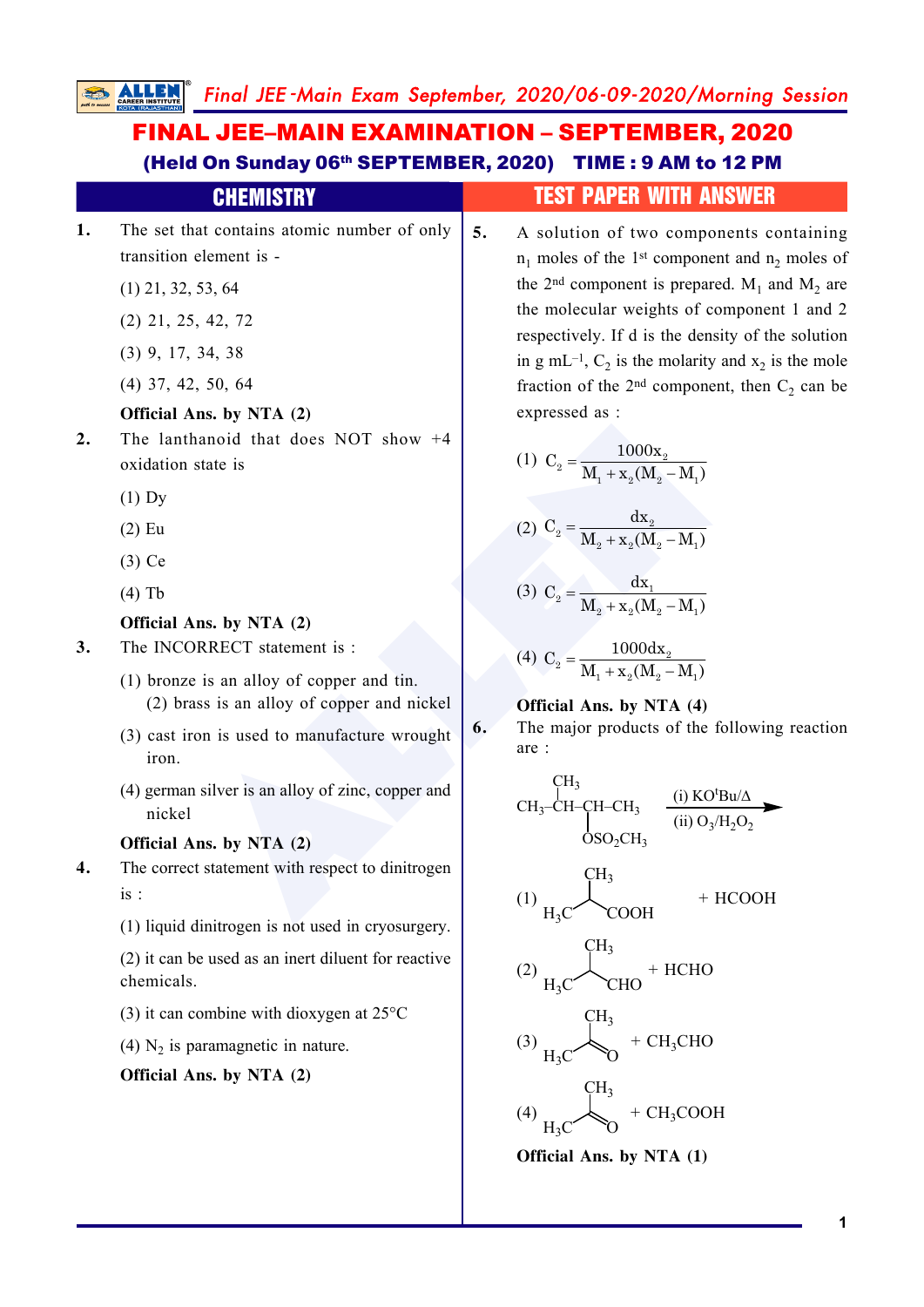- **7.** Kraft temperature is the temperature
	- (1) below which the formation of micelles takes place.
	- (2) below which the aqueous solution of detergents starts freezing.
	- (3) above which the formation of micelles takes place.
	- (4) above which the aqueous solution of detergents starts boiling.

#### **Official Ans. by NTA (3)**

**8.** Consider the Assertion and Reason given below.

> **Assertion (A) :** Ethene polymerized in the presence of Ziegler Natta Catalyst at high temperature and pressure is used to make buckets and dustbins.

> **Reason (R):** High density polymers are closely packed and are chemically inert. Choose the correct answer from the following :

- (1) (A) is correct but  $(R)$  is wrong.
- (2) (A) and (R) both are wrong.
- (3) Both (A) and (R) are correct and (R) is the correct explanation of (A).
- (4) Both (A) and (R) are correct but  $(R)$  is not the correct explanation of (A).

#### **Official Ans. by NTA (3)**

- **9.** The species that has a spin only magnetic moment of 5.9 BM, is -
	- (1)  $\text{Ni(CO)}_{4}(\text{T}_{d})$
	- (2) [ $MnBr_4$ ]<sup>2-</sup>(T<sub>d</sub>)
	- (3) [NiCl<sub>4</sub>]<sup>2-</sup>(T<sub>d</sub>)
	- (4)  $[Ni(CN)<sub>4</sub>]<sup>2–</sup>$  (square planar)
	- **Official Ans. by NTA (2)**

**10.** The major product obtained from the following reaction is -



**Official Ans. by NTA (3) 11.** For the reaction :

$$
Fe2N(s) + \frac{3}{2}H2(g) \longrightarrow 2Fe(s) + NH3(g)
$$

(1)  $K_C = K_P(RT)$  (2) K  $_{\rm C}$  = K<sub>p</sub>(RT)<sup>-1/2</sup> (3)  $K_C = K_P (RT)^{-3/2}$  (4)  $K_C = K_P (RT)^{1/2}$ 

#### **Official Ans. by NTA (4)**

**12.** Arrange the following solutions is the decreasing order of pOH :

- (A) 0.01 M HC1 (B) 0.01 M NaOH (C) 0.01 M CH <sup>3</sup>COONa (D) 0.01 M NaCl
- (1) (B) > (C) > (D) > (A)
- (2)  $(A)$  > (C) > (D) > (B)
- (3) (B) > (D) > (C) > (A)
- (4)  $(A) > (D) > (Q > (B)$

**Official Ans. by NTA (4)**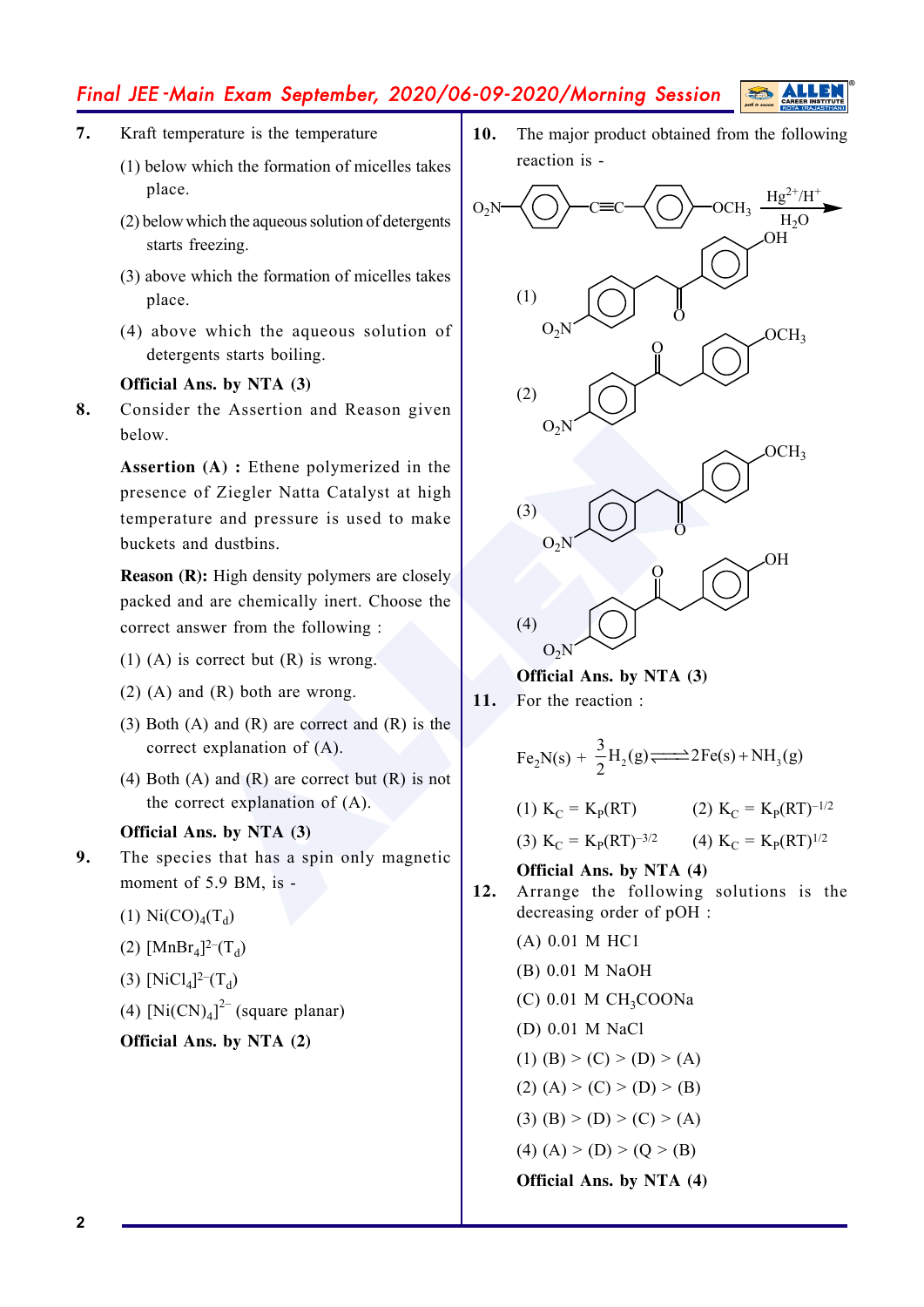

(3) II < I < III < IV

(4)  $I < II < III < IV$ 

#### **Official Ans. by NTA (1)**

- **16.** Among the sulphates of alkaline earth metals, the solubilities of  $\text{BeSO}_4$  and  $\text{MgSO}_4$  in water, respectively, are:
	- (1) high and high (2) poor and poor
	- (3) high and poor (4) poor and high

#### **Official Ans. by NTA (1)**

**17.** The major product of the following reaction is



#### **Official Ans. by NTA (2)**

**18.** The variation of equilibrium constant with temperature is given below :

| <b>Temperature</b>                                                                                                   | Equilibrium constant |
|----------------------------------------------------------------------------------------------------------------------|----------------------|
| $T_1 = 25$ °C                                                                                                        | $K_1 = 100$          |
| $T_2 = 100$ <sup>o</sup> C                                                                                           | $K_2 = 100$          |
| The values of $\Delta H^{\circ}$ , $\Delta G^{\circ}$ at T <sub>1</sub> and $\Delta G^{\circ}$ at T <sub>2</sub> (in |                      |
| $kJ$ mol <sup>-1</sup> ) respectively, are close to                                                                  |                      |
| [Use R = 8.314 JK <sup>-1</sup> mol <sup>-1</sup> ]                                                                  |                      |
| $(1)$ 0.64, -5.71 and -14.29                                                                                         |                      |
| $(2)$ 28.4, $-7.14$ and $-5.71$                                                                                      |                      |
| $(3)$ 28.4, -5.71 and -14.29                                                                                         |                      |
| $(4)$ 0.64, -7.14 and -5.71                                                                                          |                      |
| Official Ans. by NTA (3)                                                                                             |                      |